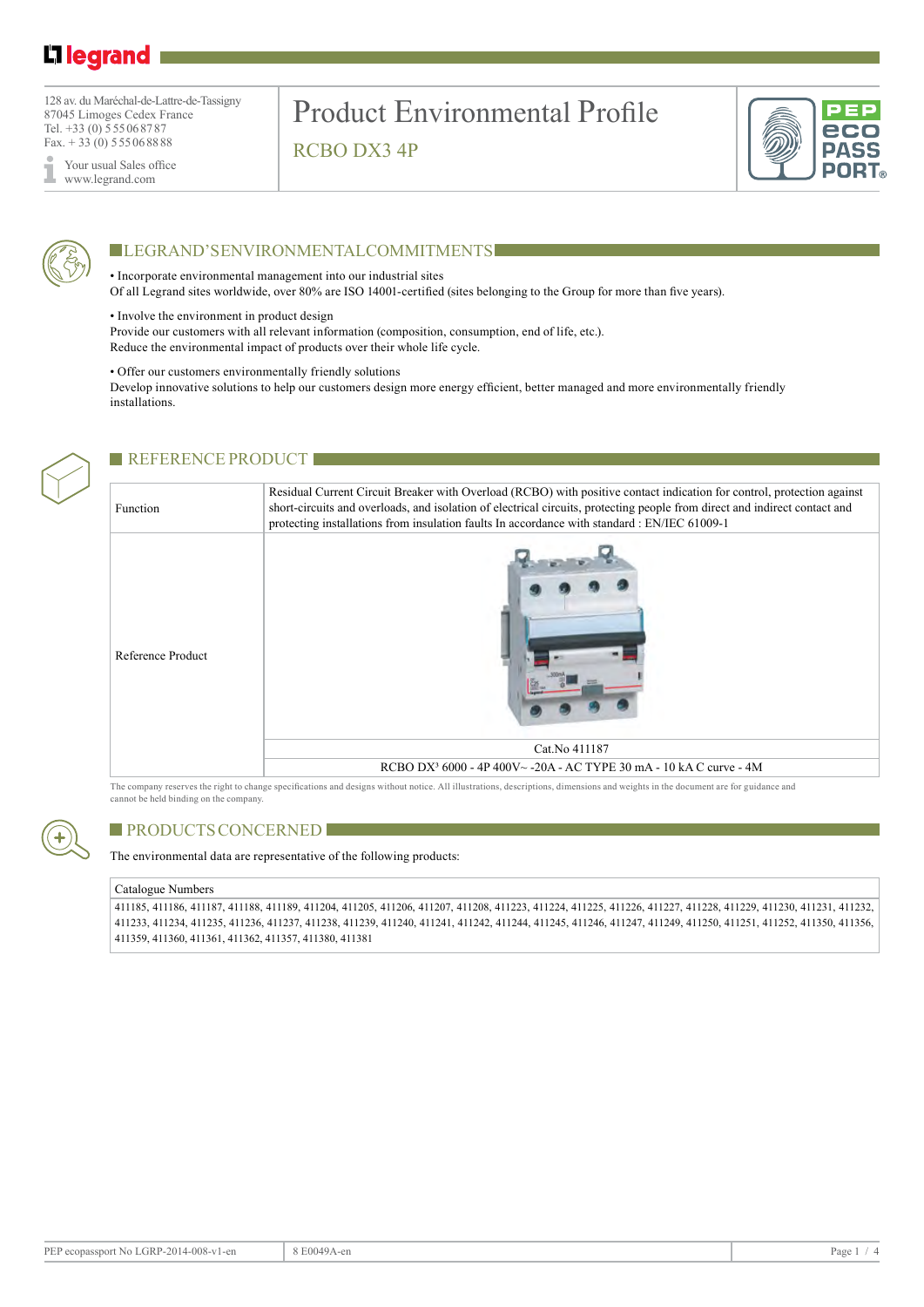128 av. du Maréchal-de-Lattre-de-Tassigny 87045 Limoges Cedex France Tel. +33 (0) 555068787 Fax.  $+33(0)$  555068888

Your usual Sales office I www.legrand.com

# Product Environmental Profile RCBO DX3 4P





### **CONSTITUENTMATERIALS**

This Reference Product contains no substances prohibited by the regulations applicable at the time of its introduction to the market. It does not contain substances covered by the RoHS Directive (2002/95/EC and its revision 2011/65/EC)

It contains none of the 138 candidate substances covered by appendix XIV of the REACH regulation dated 19/12/2012

| Total weight of<br>Reference Product |          | 526 g (with unit packaging) |              |                                       |         |  |
|--------------------------------------|----------|-----------------------------|--------------|---------------------------------------|---------|--|
| Plastics as % of weight              |          | Metals as % of weight       |              | Other as % of weight                  |         |  |
| PA                                   | $22.5\%$ | Steel                       | $29.5\%$     | $0.3\%$<br>Other electronic componant |         |  |
| PBT                                  | $12.5\%$ | Copper alloys               | 18.9%        |                                       |         |  |
| PC                                   | 1.5%     | Other metals                |              |                                       |         |  |
| Other plastic                        | $1.0\%$  | Zamak                       |              |                                       |         |  |
| <b>PVC</b>                           | $0.4\%$  | Al                          | $0.2\%$      |                                       |         |  |
| <b>POM</b>                           | $1.1\%$  | Silver alloys               | $\leq 0.1\%$ | Packaging as % of weight              |         |  |
|                                      |          |                             |              |                                       |         |  |
|                                      |          |                             |              | 4.9%<br>paper                         |         |  |
|                                      |          |                             |              |                                       |         |  |
| Total plastics                       | 38.0%    | Total metals                | 56.8%        | Total other and packaging             | $5.2\%$ |  |

Estimated recycled material content: 21 % of weight.



### **MANUFACTURE**

This Reference Product comes from sites that have received ISO14001 certification.



### **DISTRIBUTION**

Products are distributed from logistics centres located with a view to optimize transport efficiency. The Reference Product is therefore transported over an average distance of 780 km by road from our warehouse to the local point of distribution into the market in Europe Packaging is compliant with european directive 2004/12/EC concerning packaging and packaging waste. At their end of life the recyclability rate is 100% (in % of packaging weight).



### **installation**

Installation components not delivered with the product are not taken into account.



## **LETTER**

Servicing and maintenance: Under normal conditions of use, this type of Product requires no servicing or maintenance

Consumable: no consumables are necessary to use this type of product.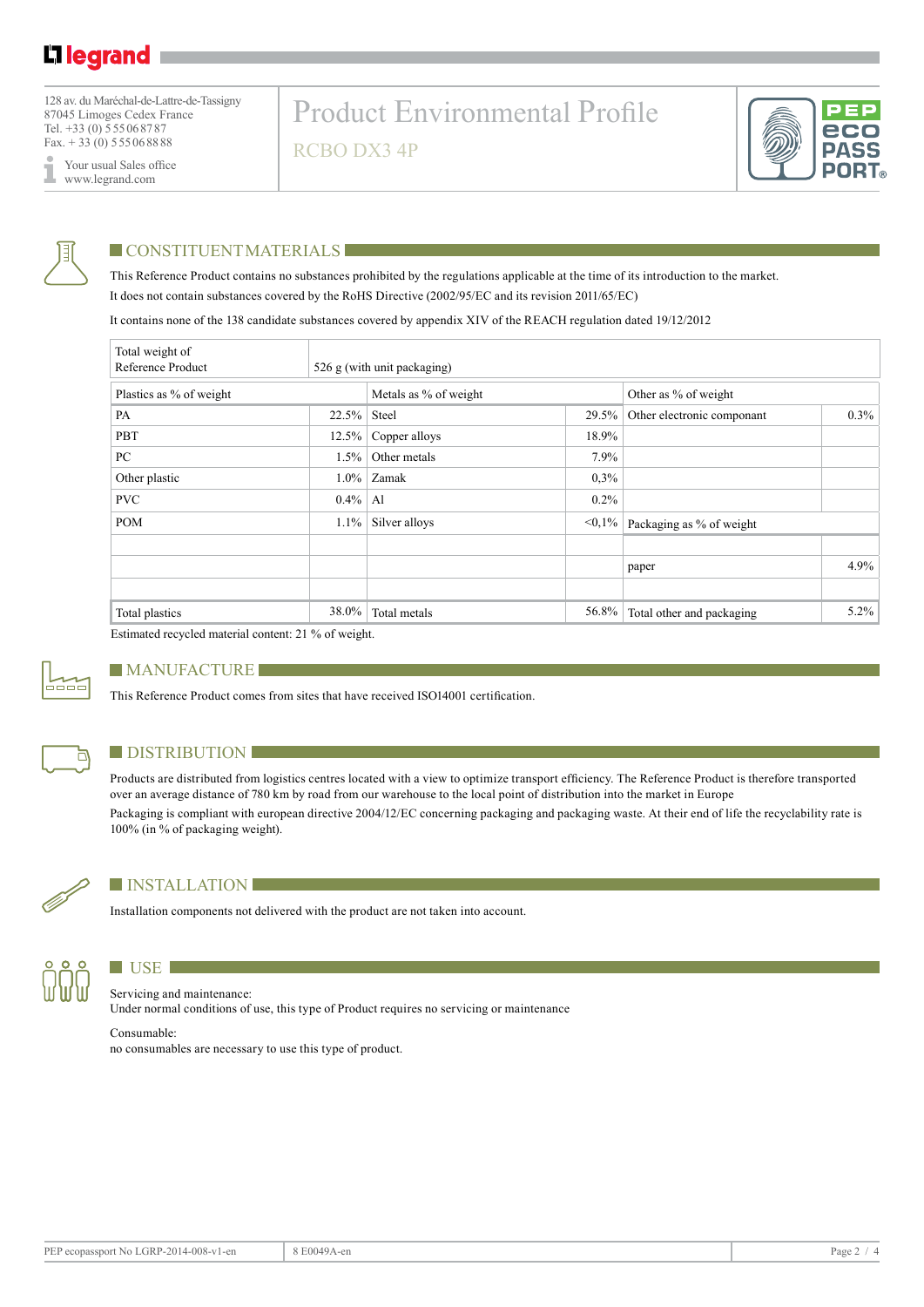# L1 legrand

128 av. du Maréchal-de-Lattre-de-Tassigny 87045 Limoges Cedex France Tel. +33 (0) 555068787 Fax.  $+33(0)$  555068888

Your usual Sales office ı www.legrand.com

# Product Environmental Profile RCBO DX3 4P





## $END$  OF LIFE

Development teams integrate product end-of-life factors in the design phase. Dismantling and sorting of components or materials is made as easy as possible with a view to recycling or failing that, another form of reuse.

#### • Recyclability rate:

Calculated using the method given in technical report IEC/TR 62635, the recyclability rate of the product is estimated at 97 %. This value is based on data collected from a technological channel operating on an industrial basis. It does not prejudge the effective use of the channel for electrical and electronic products at the end of their life.

#### Separated into:

- plastic materials (excluding packaging) : 37 %
- metal materials (excluding packaging) : 55 %<br>- other materials (excluding packaging) : 0 %
- other materials (excluding packaging) : 0 %<br>- packaging (all types of materials) : 5 %
- packaging (all types of materials)



### $\blacksquare$  ENVIRONMENTAL IMPACTS

The evaluation of environmental impacts examines the stages of the Reference Product life cycle: manufacturing, distribution, installation, use and end-of-life. It is representative from products marketed and used in Europe,in compliance with the local current standards

The following modelling elements were taken into account:

| Manufacture   | Unit packaging taken into account. As required by the "PEP ecopassport" programme all transport for the manufacturing of the<br>Reference Product, including materials and components, has been taken in account.                                                                                                                                                                                                                   |
|---------------|-------------------------------------------------------------------------------------------------------------------------------------------------------------------------------------------------------------------------------------------------------------------------------------------------------------------------------------------------------------------------------------------------------------------------------------|
| Distribution  | Transport between the last Group distribution centre and an average delivery to the sales area.                                                                                                                                                                                                                                                                                                                                     |
| Installation  | Installation components not delivered with the product are not taken into account.                                                                                                                                                                                                                                                                                                                                                  |
| Use           | • Under normal conditions of use, this type of product requires no servicing or maintenance.<br>• No consumables are necessary to use this type of product.<br>• Product category: passive product<br>• Use scenario: non-continuous operation for 20 years at 30% of rated load, during 30% of the time. This modelling duration does<br>not constitute a minimum durabilty requirement<br>• Energy model: Electricity Europe 2005 |
| End of life   | In view of the data avalable on the date of creation of the document, and in accordance with the requirements of the PCR of the<br>"PEP ecopassport" programme, transport of the Reference Product by road only once, over a distance of 1000 km, to a processing<br>site at end of life was counted.                                                                                                                               |
| Software used | EIME V5 and its database «Legrand-2012-10-31 version 3» made from the database «CODDE-2012-07»                                                                                                                                                                                                                                                                                                                                      |